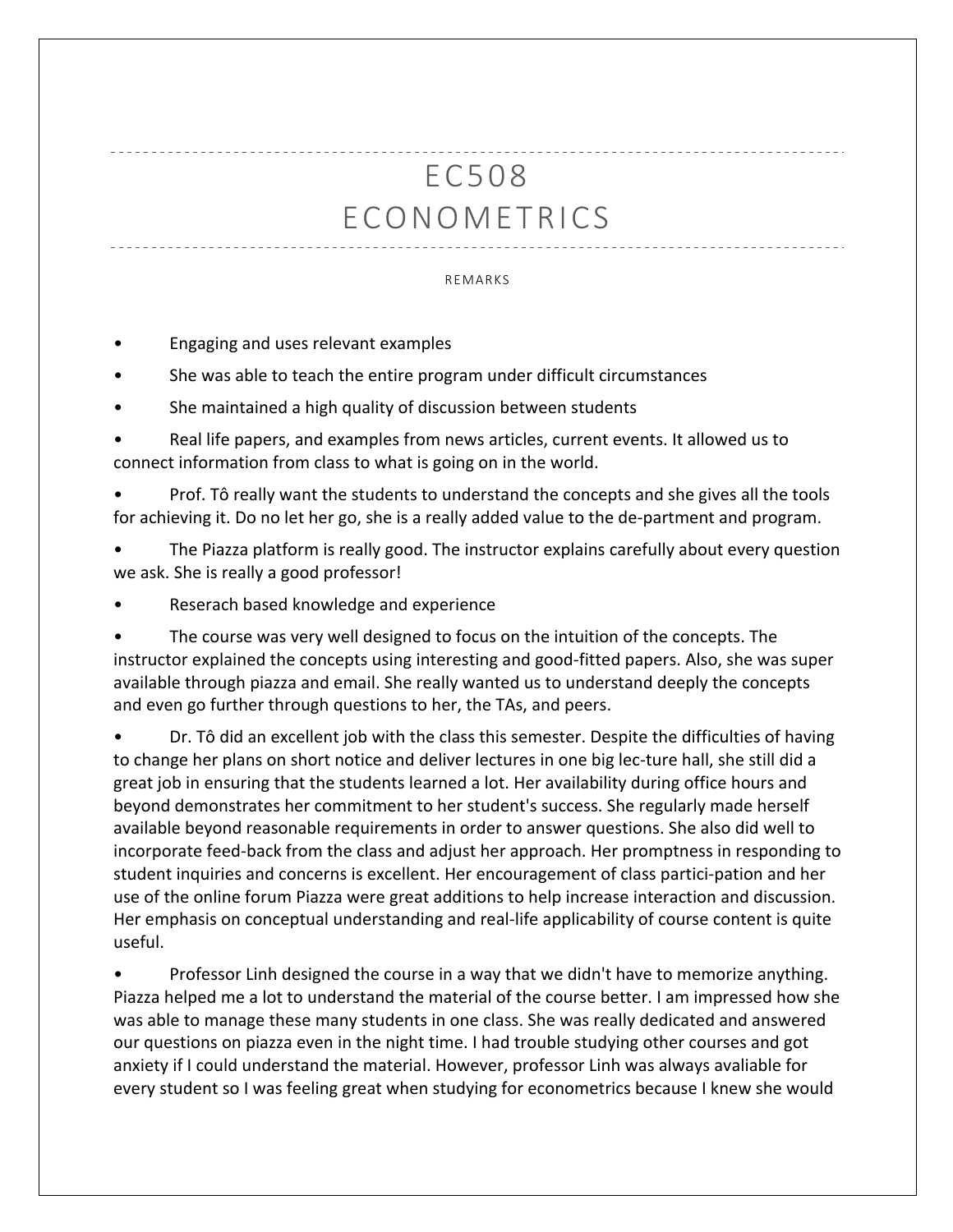help us. Also, seeing other people's questions on piazza helped me a lot. I feel very appreciated for Professor Lin h's dedication. There were times I didn't feel ok and wanted to quit the program. However, just for the sake of econometrics (be-cause I felt like I am really learning something deeply) I was able to finish other courses, too. I feel very thankful for Professor Linh for everything she taught us. I wish I could take more classes from her.

• Develops you to make a more educated analysis of data. It helps you understand a new language (of econometrics) to another level. Professor To was excellent at explaining concepts to a level where it was easy to follow and understand.

It was a true pleasure to meet you and attend your course, professor To! Your lectures were full of passion, insights and stimulating questions. The tools devel-oped to interact and nudge participation (Piazza, in-class quizzes, relevant memes/comics) were great; keep doing it. The focus on the insights and intuition be-hind the different identification strategies was also great (very different from EC507 in my case, which focused more on deriving each result), and I personally liked it a lot as I think it is what will remain with me throughout the rest of my life. The PSets were helpful (I learned more Stata, thanks!) and full of interesting questions. Your availability, inside but also outside of class, is simply extraordinary; I have no idea how you can find so much energy to dedicate to us (especially given all your tenure-track related obligations), and I am deeply grateful for that. I could go on more with the compliments, but you got the idea; overall, I think you are a very smart, passionate and (most importantly) kind instructor, and I am very grateful for that. Thank you!

• Professor TO was extremely helpful in the class discussion board and really took the time to help students understand concepts. She always explained things clearly with relevant examples and comparisons to other methods learned. I got so much out of this class!

• Professor Tô is, without doubt, the most engaged and caring instructor I've experienced in the entirety of my education. Never have I had a professor who will respond to student's questions online within an hour and with lengthy responses, who emails you unprompted after class to follow up on a question you asked, who holds numerous office hours throughout the week both one-on-one and as a group to discuss the class or outside research questions or give personal life advice, who set up many hours of time over multiple days to talk before the final exam. I have seriously never seen such dedication to students. She has done everything possible to accommodate all type of learning style different people might excel at. This course has dramatically increased my understanding of econometric techniques and how to use them in my own research and I cannot express my gratitude for this enough. She is a lucid instructor who can cut through the confusion of a class and make sure the understand the fundamentals. I would recommend anyone who has the chance to have her as an instructor to take that course.

- Contents are very decent and well organized, availability outside of class is EXCELLENT
- amazing prof! she is what our university needs.
- Great class and professor